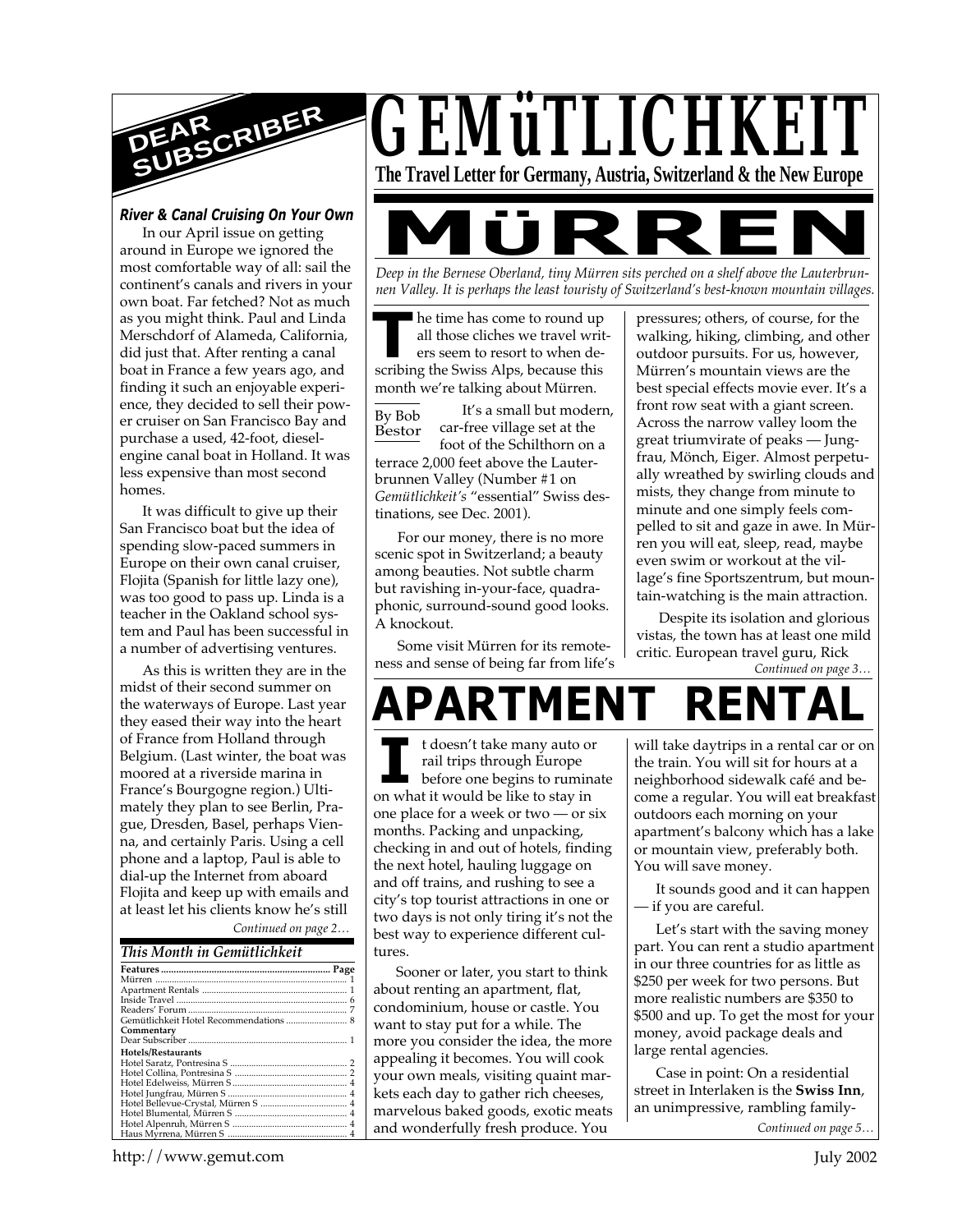## *DEAR SUBSCRIBER Continued from page 1*

alive. Food and supplies are purchased along the way.

Interestingly, the Merschdorfs meet other Americans, Canadians, Australians, and of course many Europeans doing exactly the same thing.

The tale of their first summer, which included a busted propeller far from any shipyard, a near capsize, scary trips through dark tunnels and churning locks, as well as a succession of hidden, charming little Belgian, Dutch and French towns, makes for pleasant reading in a book Paul has written titled *European Canals: Adventures Aboard the Canal Cruiser Flojita*. If you'd like to know the Merschdorfs did it, or just want an interesting read on a very different way of seeing Europe, the book can be downloaded for \$9.99 at www.europeancanals.com.

## *Expert Travel Advice*

Another book for the traveler, though not specific to Europe, is Anne McAlpin's *Travel Tips You Can Trust*. The author of the bestselling book, *Pack It Up*, Ms. McAlpin attended universities in Spain and Germany and started her travel career on cruise ships — she's been through the Panama Canal 98 times. An ability to cleverly communicate her ingenious packing methods has made her a frequent guest on Oprah Winfrey, Good Morning America, the Today show and other daytime talk staples.

Now, with *Travel Tips You Can Trust*, Ms. McAlpin proves her exper-

tise extends beyond being able to fit into an 18-inch rolling suitcase just the right combination of clothing, shoes and gear to be perfectly outfitted for every occasion on a twomonth African safari.

Forgetting for a moment the sensible travel advice, of which there is some 250 pages worth, "Tips" earns its \$16 price tag if only for the contact information and checklists (10 things to do early, men's and women's weekend wardrobe, crucial pre-departure items, etc.).

With the destination orientation of most travel guides these days, a general reference is a welcome addition. You'll find guidance on such basic topics as insurance, passports, immunization, and necessary travel documents from passports to child custody papers. There are chapters on family travel, women traveling alone, and good advice regarding security. There's also hard-to-find, offbeat info, such as requirements for children's safety seats in automobiles, the low-down on kids flying alone, guidelines for tipping on cruise ships and a section on where to take your complaints.

At \$15.99, *Travel Tips You Can Trust* is a worthwhile addition to your travel bookshelf. Order it at www.travelgearnow.com and get the 10% subscriber discount.

## *Add Austrian Air*

Last month in our story on airline ticket buying we failed to include this important website; **Austrian Airlines** at www.austrianair.com. The site frequently offers low-price, online

## specials.

## *Saratz Gets Expensive*

Regrettably for travelers, the Swiss Franc has strengthened versus the dollar by about 10% in the last few months. This, plus an increase in prices at certain hotels, has caused us to reevaluate some of our "Editor's Choice" selections.

A longtime favorite in Pontresina, the **Hotel Saratz**, is now quoting high-season double rooms at 416 Sfr. (\$275). When we first began to recommend the Saratz in 1998, doubles were 180 to 318 Sfr. (\$115-\$203). This is a very pleasant hotel but \$275 edges toward five-star territory — and there the Saratz is not. Try **La Collina** which quotes high-season doubles at about a third less.

## *Passport Warning*

One reader found this out the hard way: in order to be allowed to leave the U.S. *you must have at least six months left on your passport* —RHB

## **Using Gemütlichkeit**

• Foreign currency prices are converted to U.S. dollars at the exchange rate in effect at the time of publication. • Hotel prices listed are for one night. Discounts are often available for longer stays.

• All hotel prices include breakfast unless otherwise noted.

• Local European telephone area codes carry the "0" required for in-country dialing. To phone establishments from outside the country, such as from the USA, do not dial the first "0".

#### **Logging on to Gemütlichkeit's Website**

Except for the most recent 12, back issues in text format from January 1993 are available free to subscribers only at http://www.gemut.com (click on "For Members Only"). To access the issues enter the user name and password published in this space each month. The June codes are:

User Name: **Jung** Password: **9742**

| <b>GEMüTLICHKEIT</b><br>Vol. 16, No. 6                                                                                                                                                                                                                                                                                                                                                                                                                                         | I HOTEL RESTAURANT RATING KEY                                                                                                                                                                                                                                                                                                                                   |  |  |
|--------------------------------------------------------------------------------------------------------------------------------------------------------------------------------------------------------------------------------------------------------------------------------------------------------------------------------------------------------------------------------------------------------------------------------------------------------------------------------|-----------------------------------------------------------------------------------------------------------------------------------------------------------------------------------------------------------------------------------------------------------------------------------------------------------------------------------------------------------------|--|--|
| <b>July 2002</b><br>The Travel Letter for Germany, Austria, Switzerland & the New Europe                                                                                                                                                                                                                                                                                                                                                                                       | <b>Rating Scale</b><br><b>Restaurant Criteria</b><br><b>Scale</b><br>$16 - 20$<br>65%<br>Excellent<br>Food                                                                                                                                                                                                                                                      |  |  |
| Robert H. & Elizabeth S. Bestor<br><b>Publishers:</b><br>Editor:<br>Robert H. Bestor<br>Doug Linton, C. Fischer, R. Holliday, Jim Johnson<br><b>Contributors:</b><br>Web Master:<br>Paul T. Merschdorf                                                                                                                                                                                                                                                                         | 20%<br>Above Average<br>$12 - 15$<br>Service<br>15%<br>$8 - 11$<br>Atmosphere<br>Average<br>Adequate<br>4-7<br>$0 - 3$<br>Unacceptable                                                                                                                                                                                                                          |  |  |
| <b>Consulting Editor:</b><br>Thomas P. Bestor<br><b>Subscription Dept:</b><br><b>Kurt Steffans</b><br><b>Subscriber Travel Services:</b><br>Eric Poole, Andy Bestor<br>Gemütlichkeit (ISSN 10431756) is published 11 times each year by UpCountry<br>Publishing, 288 Ridge Road, Ashland OR 97520. TOLL FREE: 1-800/521-<br>6722 or 541/488-8462, fax: 541/488-8468, e-mail travel@gemut.com. Web<br>site: www.gemut.com. Subscriptions are \$67 per year for 11 issues. While | <b>Value Rating</b><br>Scale<br><b>Hotel Rating Criteria</b><br>$17 - 20$<br><b>Outstanding Value</b><br>People/Service<br>30%<br>Very Good Value<br>$12 - 16$<br>Location/Setting<br>15%<br>$-11$<br>Average Value<br>9<br>30%<br>Guestrooms<br>Below Average Value<br>$5 - 8$<br>Public rooms<br>5%<br>Facilities/Restaurant<br>20%<br>$-4$<br>A Rip-Off<br>0 |  |  |
| every effort is made to provide correct information in this publication, the<br>publishers can make no guarantees regarding accuracy.<br><b>POSTMASTER: SEND ADDRESS CHANGES TO:</b><br>Gemütlichkeit, 288 Ridge Road., Ashland OR 97520                                                                                                                                                                                                                                       | <b>Special @Designation</b><br>By virtue of location, decor, charm, warmth of management, or<br>combination thereof, an especially pleasant establishment.                                                                                                                                                                                                      |  |  |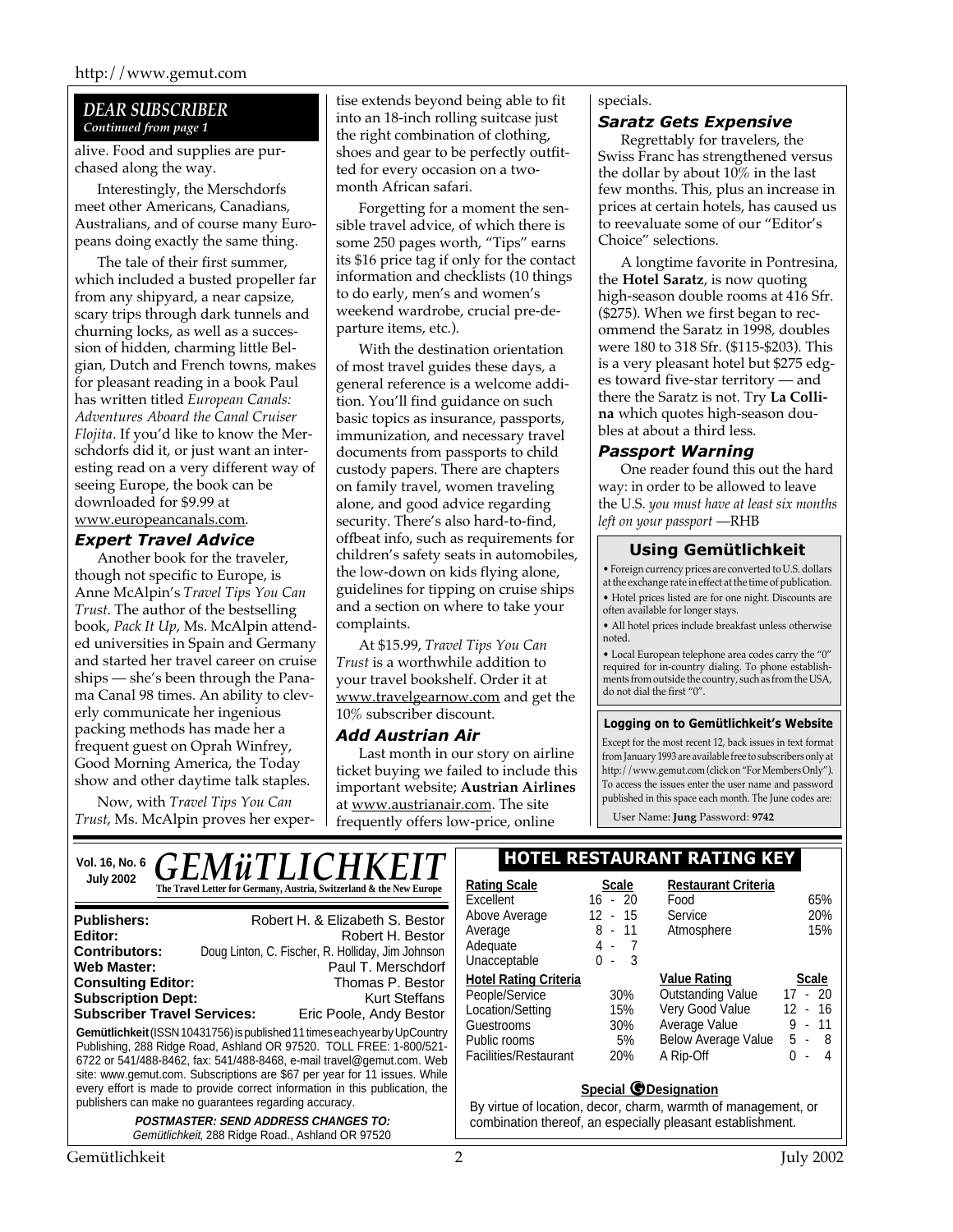## *MÜRREN Continued from page 1*

Steves, describes Mürren as "pre-fab rustic" and tags one of its best hotels — the **Alpenruh**, our editor's choice — "yuppie rustic." He may have a point. Being of fairly recent construction, many of the town's buildings lack the authentic weathered look of older Swiss houses, and hotel rooms do have TVs, phones, private baths, and floors that don't squeak. Still, when it comes to T-shirt shops and throngs of tourists roving the streets, Mürren lags far behind the likes of Grindelwald and Zermatt. And there's nothing "pre-fab" in sight when you lift your eyes to those awesome rock piles.

As mentioned, Mürren is relatively remote and getting there is part of the attraction. Auto travelers will leave the car in the public parking facility at Lauterbrunnen and go the rest of the way via the **Bergbahn Lauterbrunnen-Mürren Mountain Railway** (BLM), about 30 minutes. The first leg is aboard a funicular which ascends some 700 meters (2,300 feet) up the steep  $(61\% \text{ gradi-}$ ent) flank of the valley to the Grüttschalp station (alt. 4879 feet). The journey's next leg is the approximately six-kilometer scenic run via narrow gauge railway past Winteregg to Mürren. If your starting point is the Interlaken Ost station, travel time is about 55 minutes.

Once in Mürren, it's likely you'll have further need for the narrow gauge rail line as well as the various cable cars that connect the Lauterbrunnen Valley with Mürren, the Schilthorn, and tiny Gimmelwald. The **Mürren-Schilthorn Holiday Pass** provides six consecutive days of travel on all the region's transport facilities. The price is 130 Sfr. (\$83) or 85 Sfr. (\$54) for children and holders of **Swiss Rail Passes**.

If you just want the Lauterbrunnen-Mürren roundtrip it's 19.60 Sfr. (\$13). The trip is free with a Swiss Rail Pass, 50% off with a **Swiss Card** and 25% off with a **Eurail Pass**.

Parking in the Lauterbrunnen public garage costs nine Sfr. (\$6) per day or 59 Sfr. (\$38) per week. For

#### **Mürren Basics Population:** 427

**Elevation:** 1639 meters/5377 feet

**Tourist Information:** Mürren Tourismus, CH-3825 Mürren, Tel. +41/033/856 8686, fax 856 8696, email: info@muerren.ch, web: www.wengen-muerren.ch

#### **Driving Distances to Lauterbrunnen:**

| Interlaken<br>Munich<br>361 km | $12 \text{ km}$ | 8 miles<br>224 miles |
|--------------------------------|-----------------|----------------------|
|--------------------------------|-----------------|----------------------|

**Guided Walks/Hikes:** Kurt Huggler, once a world-ranked ski racer, now organizes and leads hunting, hiking and walking outings. His offerings include easy to moderate walks. One such is a two to three hour jaunt to a hunter's hut for breakfast. Along the way you'll see marmots and mountain goats. Rates start at 12 Sfr. (\$8). Contact: Kurt Huggler, CH-3825 Mürren, tel. +41/ 033/855 3627, fax 855 1247. Mobile phone +41 79 656 5257.

stays of seven days or longer you can reserve a parking space by contacting Parkhaus Lauterbrunnen, tel. +41/ 033/828 7400, fax 828 7401, email: parkhaus@jungfrau.ch.

Though Mürren is a destination, not a headquarters from which to branch out, you'll want to explore the area. Here are a few suggested activities:

## **Schilthorn Excursion**

Many say the two-stage cable car from Mürren to the Schilthorn (9,744 feet) is a better mountain-top excursion than the famed and pricey ride to the higher Jungfraujoch (11,401 feet). The Schilthorn has a pointed top upon which has been built a viewing platform and revolving restaurant, the **Piz Gloria**. From here one can see more than 200 mountain peaks and 40 glaciers. The Schilthorn was featured in the James Bond film*, On Her Majesty's Secret Service*. In the Touristorama, visitors can watch a special 10-minute version of the movie.

Some may be tempted to walk back down to Mürren from the Schilthorn, but be advised the shortest route is three hours and there are some very steep, gravelly sections.

## **The Falls**

In some places the rock walls of the Lauterbrunnen Gorge are vertical, making for a number of waterfalls, the most celebrated being the **Trümmelbach Falls** which thunder their

way through and over the rock to the valley below. These spectacular falls — three Michelin stars (worth a journey) — are the 20,000 liters per second runoff from the Mönch, Eiger and Jungfrau glaciers.

## **Rick's Favorite**

A bit further along the southfacing terrace which underpins Mürren is Gimmelwald, a town Steves made famous. (Locals are somewhat mystified — and perhaps a mite peeved — at his choice of this notvery-prosperous hamlet of fewer than 200 souls, with virtually no hotels or restaurants, as a destination for his many tour groups.)

Nonetheless, the village is authentic and unspoiled, despite the waves of American tourists. From Mürren, it's a five-minute train ride (every 15 minutes) or a fairly flat 20 to 30 minute walk.

## **Walking/Hiking**

The options are endless, especially when combined with rail and/or cable cars. For starters, one could take the flat 60 to 90-minute stroll to Winteregg and Grüttschalp along a scenic path with almost constant views of the valley and the Bernese Alps, then return via rail.

A somewhat more strenuous hour's tramp is the path toward Channelegg which climbs gently through the forest to Mittelberg Alp. Further up to Oberberg Alp you can visit an Alpine dairy. From there walk down the forest path to Winteregg (30 minutes) and then along the panorama path to Grüttschalp or back to Mürren. From Winteregg or Grüttschalp, you can catch the train back to Mürren.

As they are throughout Switzerland, trails and paths are wellmarked, though you may feel more comfortable with the tourist office's 1:33,333 scale map with 44 suggested walks. Paths marked by solid yellow signs can be walked without difficulty. But a red band means the trail is for experienced hikers. Two red stripes and most of us are way in over our heads. Estimated walking times are marked in hours (Stunden or Std.) and minutes (Minuten or Min.).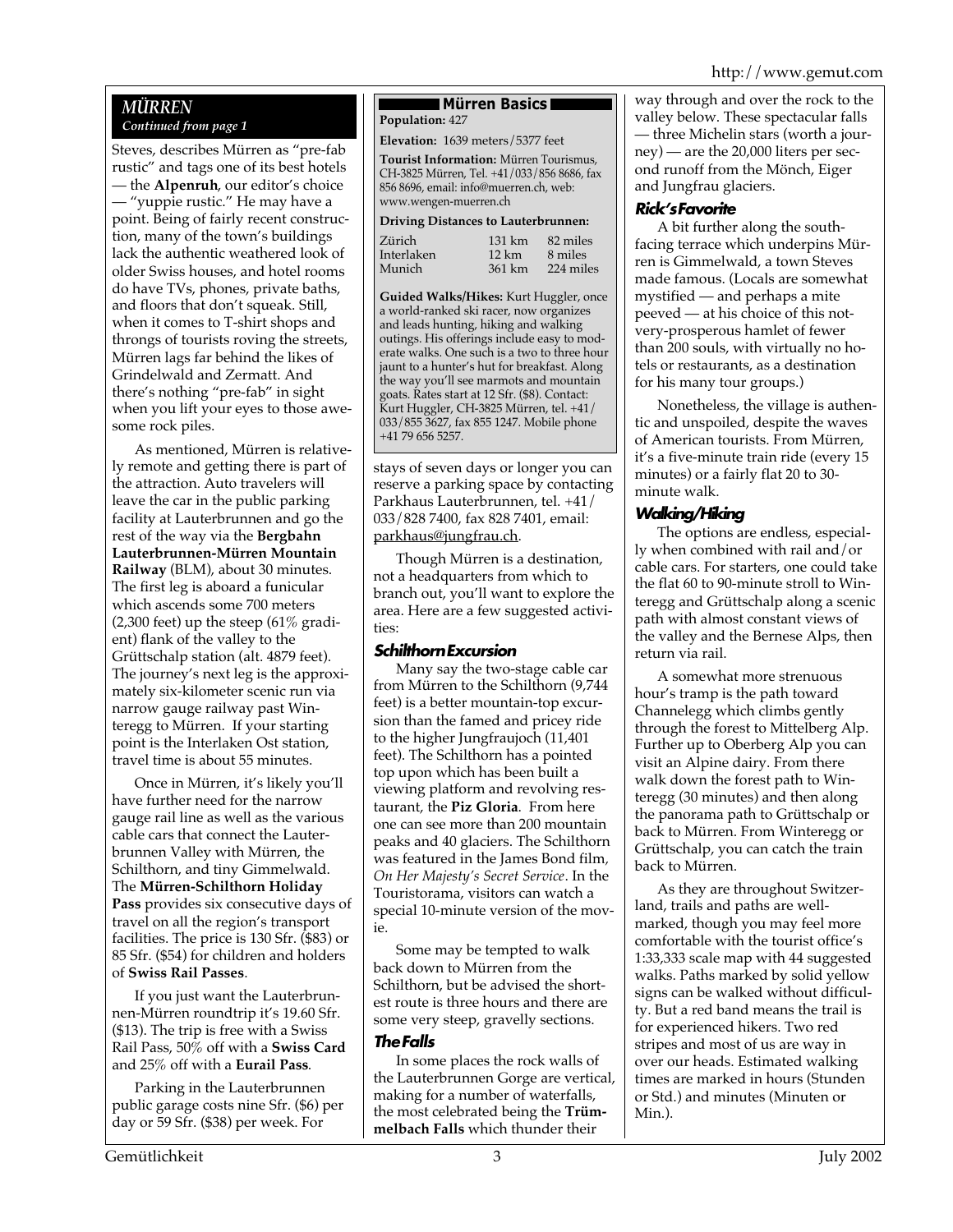## http://www.gemut.com

## **Accommodations**

Hotels in Mürren are surprisingly uniform in amenities and quality. All we inspected were clean and comfortable, but unlike other Swiss carfree towns like Grindelwald, Zermatt and Wengen, there are few luxury offerings. In the mountain tradition, guestrooms are on the small side and the decorative emphasis is wood. Most, but not all, have Eiger-Mönch-Jungfrau views. TV, direct-dial telephone, and *en suite* toilet and shower or bath are the norm.

Rates are lower in summer and, for those who will stay a week or longer, there are many apartments and flats with cooking facilities.

## Hotel Edelweiss

South-facing guestrooms in this square, modern building near the rail station seem to hang out over the valley; which means they have extraordinary, unobstructed mountain views. Most have balconies.

These are straightforward accommodations in a family-run hotel. There is a pleasant common room with fireplace and piano.

In summer, the hotel offers a oneweek package for 765 Sfr. (\$490) per person that includes breakfast, dinner and a five-day rail pass that covers the entire Jungfrau region (49 Sfr./ \$31 supplement for the Jungfraujoch).

**Daily Rates:** Singles 95 to 130 Sfr. (\$61-\$83), doubles 170 to 240 Sfr. (\$109-\$154)

**Contact:** Hotel Edelweiss, CH-3825 Mürren, tel. +41/033/856 5600, fax 856 5609, email:

edelweiss@muerren.ch, web: www.edelweiss-muerren.ch **Rating:** QUALITY 11/20, VALUE 10/20

## Hotel Jungfrau

A bit more rustic than the Edelweiss and the views are not quite as good.

Among the hotel's better rooms is Number 225 with small sofa and a balcony. There are two rooms specially equipped for disabled guests.

Across the street, the hotel's less desirable Haus Mönch annex has about 30% lower rates than those listed below.

**Daily Rates:** Singles 85 to 145 Sfr. (\$55-\$93), doubles 170 to 290 Sfr. (\$109-\$186)

**Contact:** Hotel Jungfrau, CH-3825 Mürren, tel. +41/033/855 4545, fax 855 4549, email: mail@hoteljungfrau.ch, web: www.hoteljungfrau.ch. **Rating:** QUALITY 10/20, VALUE 9/20

## Hotel Bellevue-Crystal

In a Victorian building in the village center, the Bellevue is another typical, no-frills mountain hotel. Rooms are small for the most part and some have outdated features such as a wash basin in the bedroom. Many have small wooden balconies. A larger room is Number 18, but it has the Schilthorn view rather than the more favored Jungfrau outlook.

**Daily Rates:** Singles 75 to 95 Sfr. (\$48- \$61), doubles 150 to 230 Sfr. (\$96-\$147) **Contact:** Hotel Bellevue-Crystal, CH-3825 Mürren, tel. +41/033/855 1401, fax 855 1490, email: bellevuecrystal@bluewin.ch, web: www.muerren.ch/bellevue/ **Rating:** QUALITY 9/20, VALUE 9/20

## Hotel Blumental

Located on the main walkway through town, the Blumental has two of the more pleasant guestrooms in town; Numbers three and 17. Both are larger than average, have a pair of soft chairs, a desk, a balcony, and windows in the bathrooms.

Every night during the winter season, there is live music — accordion, yodeling — in the restaurant.

**Daily Rates:** Singles 65 to 95 Sfr. (\$42- \$61), doubles 130 to 190 Sfr. (\$83- \$122)

**Contact:** Hotel Blumental, CH-3825 Mürren, tel. +41/033/855 1826, fax 855 3686, email: blumental@muerren.ch, web: www.muerren.ch/blumental. Proprietor: Family von Allmen

**Rating:** QUALITY 10/20, VALUE 10/20

## Hotel Alpenruh

**EDITOR'<sup>S</sup> CHOICE** By a narrow but distinct margin, this is the hotel we think offers this is the hotel we think offers the best combination of quality and value. It has an open, sprightly feel the others seem to lack. The restaurant, though its menu doesn't venture far from the tried and true, is especially good. Weather permitting, meals can be taken on the terrace and the hotel can even arrange for your breakfast to be served at the top of the Schilthorn.

Rooms seem a tad larger and brighter than the competition and 21 of the 26 have *the* view. The remaining five look to the Schilthorn.

**Daily Rates:** Singles 95 to 135 Sfr. (\$61-\$86), doubles 180 to 260 Sfr. (\$115-\$167)

**Contact:** Hotel Alpenruh, CH-3825 Mürren, tel. +41/033/856 8800, fax 856 8888, email:

alpenruh@schilthorn.ch, web: www.muerren.ch/alpenruh **Rating:** QUALITY 13/20, VALUE 11/20

## **Apartments**

Haus Myrrena

For those who plan to stay a week or more, Mürren offers a few dozen self-catering apartments, flats and chalets.

One is Haus Myrrena in the center of town. It has a balcony on one side and terrace with lawn furniture and a barbecue on the other. It is attractively furnished in modern Swiss style and has three bedrooms, living room, kitchen and one bath. There is a telephone, TV set, VCR and stereo.

Prices range from about \$360 per week in the low season to about \$810 in summer and around \$1200 in winter.

Like many rentals in Mürren, the property is listed by the local agency, Top Apartments.

See this property on the web at www.xs4all.nl/~hanr.

**Contact:** Top Apartments, Ch-3825, Mürren, tel. +41/033/855 3706, fax 855 3053, email: topapartments@muerren.ch. Franzi &

Pascal Ramponi-von Allmen.

There are a number of other selfcatering options in Mürren. Contact the tourist office or Top Apartments.

## **Sustenance**

If you take the halfboard arrangement at your hotel, if will cost 25-30 Sfr. (\$16-\$20) for a three or four course dinner. M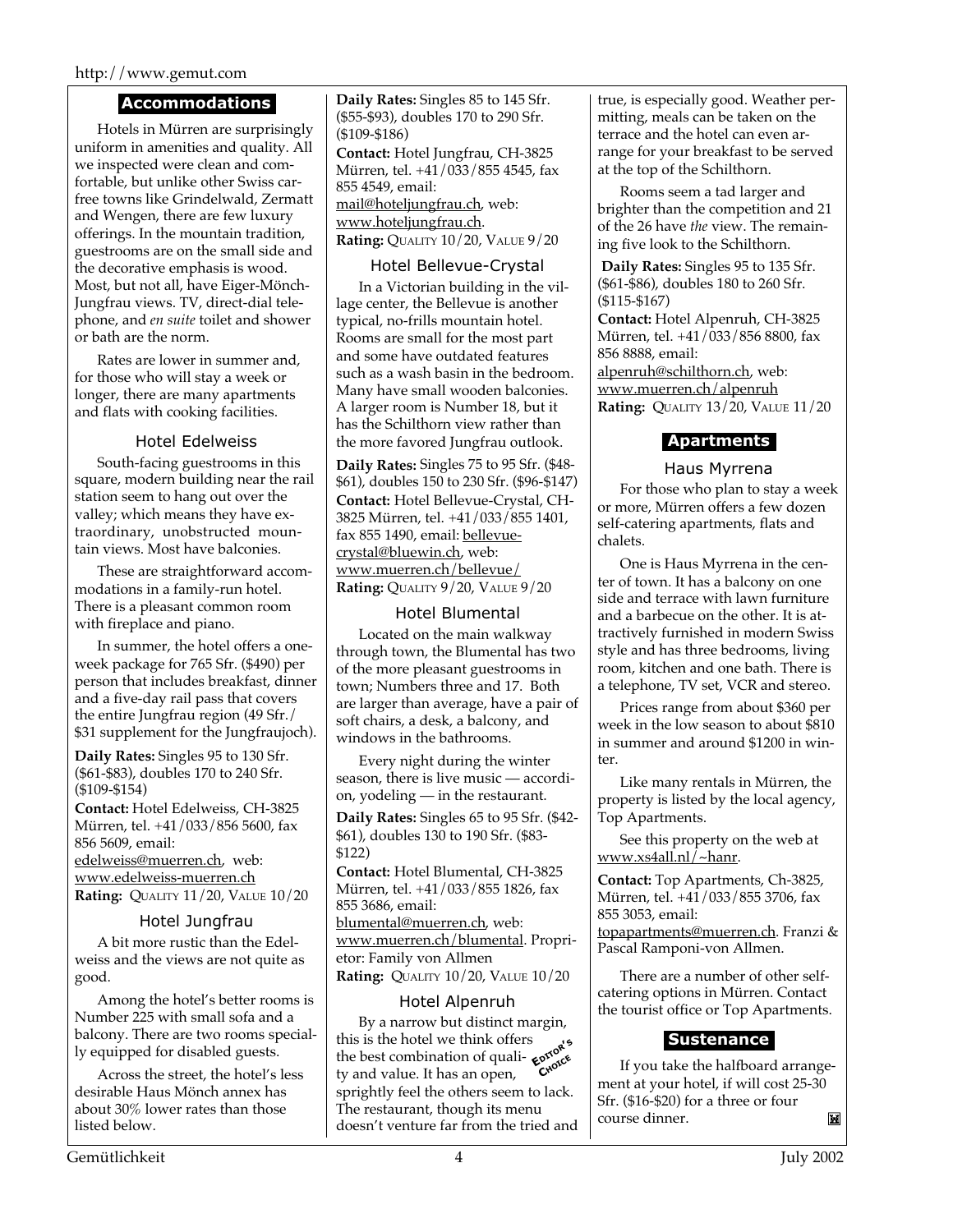## *APARTMENT RENTALS Continued from page 1*

operated, apartment/hotel. A couple of years ago we visited it but concluded it wasn't something we could recommend to *Gemütlichkeit* readers. This month, in the 'special offers' section of **Switzerland Tourism's** website (www.myswitzerland.com), Swiss Inn is offering one-week apartment packages for \$575 per person. The deal includes seven nights in an apartment, roundtrip rail from Zürich plus 50% off on other rail travel (the **Swiss Card**), and two days rental of a 'Smart Car,' a cute but tiny vehicle made by Mercedes Benz. There are a couple of other minor amenities such as free coffee or tea in your room and arriving customers are met at the Interlaken rail station. Doesn't sound bad, \$1150 per week for two people and you get a car for two days and some rail transportation.

A closer look, however, calls this deal into question. According to prices found on the Interlaken Tourist Office's website www.interlakentourism.ch — threeroom apartments (the Swiss Inn offer is two rooms) can be rented for around 700 Sfr. (\$449) per week. Add a Swiss Card for the rail component at \$110 per person and you've spent \$669 for two persons. Rent a subcompact car (larger than the 'Smart Car') for three days in Interlaken for \$115 and the total tab is \$784. By constructing the package yourself, you've saved 32% and are driving a better car for three days instead of two.

## *Finding a Place to Rent*

Ideally, you will select a rental property after personally viewing several. You either do this on the first day or two after arrival in Europe or in planning for a future trip. Choosing a property and immediately moving in is possible, of course, only when there are vacancies. Winter in popular Alpine towns, and summer in resort towns such as in Austria's lake district, are likely to be the most difficult without advance reservations.

On the other hand, prices are substantially lower in summer at most ski resorts and, in shoulder months

like April, May, October and November, vacancies are plentiful.

For those seeking an on-the-spot rental we suggest arriving at your destination when the tourist office is open — usually 8am to noon and 2pm to 6pm on weekdays, and 8am to noon on Saturdays. The tourist office will provide a list of apartments and a local map. (In rare cases, you will be directed to an agency which handles local vacation rentals.) Sometimes each apartment is marked on the map. If not, take a few minutes to scan the list, then ask the office to mark your choices on the map. The search, without a list and map, is difficult, because many rentals will not have a sign outside (*Ferienwohnungen* or apartment).

While most tourist offices will provide a list of properties, it's usually up to you to deal directly with the owner. Some will arrange appointments with owners for you, but most do not. A few smaller offices keep an unofficial list of vacant apartments which is useful.

## *Rental Agencies*

Personally choosing a rental property, however, may not be possible and you are left to make a decision based on pictures, your own intuition, and the advice and recommendations of others.

Though most North American vacation renters use an agency, we recommend they be part of that process only under one condition; the booking agent fully understands your needs and has personally inspected the property in question. Given that one condition is met, renting through an agent is probably worth the additional cost versus booking directly with the property owner. Almost by definition, that condition excludes big agencies such as **Interhome**, the world's largest. The company lists thousands of properties throughout Europe, making it highly unlikely the booking agent you deal with will have personally seen many  $-$  if any  $-$  of the listings. Interhome has a fine, easy-to-use website (www.interhome.com) with plenty of photos and no doubt offers many outstanding properties. The problem is which are outstanding

and which are tired and worn. Years of comparing hotel brochures with the real thing have taught us pictures can be misleading.

In addition, you will pay top dollar to rent through a company such as Interhome. Your money will be divided among the agency, the property owner, and perhaps one or two property management firms. Small agencies are better for a couple of reasons: the person you deal with is more likely to have personally seen the properties offered and there are fewer middle men. Such agencies typically add 25% to the price set by the property owner. Still, it's worth it if you get what you're looking for.

A great example of a small agency you can trust is **At Home in France** (see ad in this month's advertising insert). This is a small company whose owners spend six weeks each September and October in France looking for potential rental properties. They apply rigorous standards in their selection process and wind up representing only about 150 different properties. Since their success depends almost entirely on repeat business, it makes perfect sense for them to put clients into well-maintained, good value properties that live up to their photographs. Unfortunately, as you might guess from the name, At Home in France rents only in France. But it's an example of the kind of agency you're looking for.

So let's assume you don't have a rental agent you can trust (*Gemütlichkeit* knows of none), and for whatever reason you need to book sight unseen. You must rely on intuition, the Internet, written descriptions, and pictures. Since you also want a good price you want to deal directly with property owners.

## *Using the Internet*

Where do you start? The Internet has thousands of web sites offering self-catering rentals in our three countries. Many sites are owner-operated and full of pictures. The problem is finding them. Rental agencies pay search engines to have their sites appear at the top of the lists that result when using general search phrases such as "apartment rental Austria" or "self-catering Switzerland." You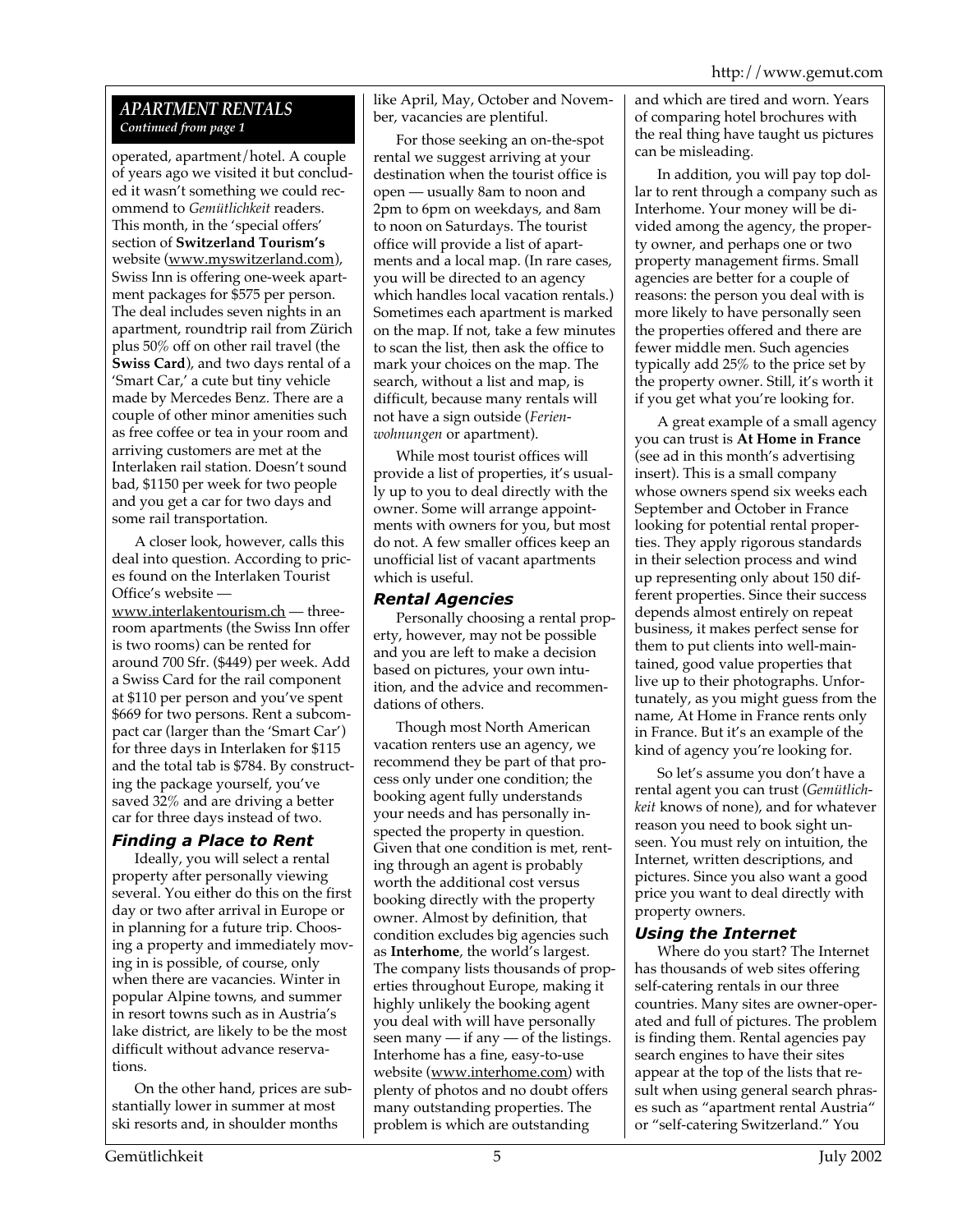## http://www.gemut.com

often will have to scroll far down the list to find individual properties. If you don't know the specific names of properties, use a phrase like "ferienwohnungen austria" or, better yet, the word "ferienwohnungen" with the name of the town or region where you want to find a rental. The results are likely to be in German but if you use the Google search engine (www.google.com) just click on "translate this."

To get the most from the Internet you need the names of individual properties in the region or town where you want to stay.

## *Using Tourist Offices*

Such information — often in the form of fairly elaborate, full color catalogs or brochures — is available from local tourist offices. But first, of course, you need to know how to contact them. You can start by writing or emailing the U.S. offices of the German, Swiss, or Austrian tourist authorities to request a detailed list of local tourist offices. (Tip: the *Michelin Red Guides* for Germany and Switzerland display contact information for the tourist office in each town listed in the guides. Another source is the Internet. Go to www.google.com and search, for example, for "tourismus tirol" or "tourismus mürren")

With this information in hand you can contact the local tourist offices and ask for a listing of vacation rentals.

## *Making the Choice*

Once you have lists of properties supplied by town or regional tourist offices, you can begin to create a short-list from which to pick a vacation rental. Choose a few properties that seem to fit your requirements and price range.

Your next stop is the Internet. Let's say the first possibility on your short-list is **Haus Heimhof** in Garmisch-Partenkirchen. The info from the tourist office may have Haus Heimhof's web address, making it a relatively simple matter to checkout the property online. If you don't have the web address, go to www.google.com and search using the name of the property together with the name of the town; for example, "Haus Heimhof Garmisch-Partenkirchen" or "Ferienwohnun-

gen Haus Heimhof Garmisch-Partenkirchen."

If you like what you see, you will want to contact the owner. Usually you can do so via email right from the property's website. You can also communicate via regular mail which, of course, is much slower but preferred by many Europeans. Fax is also acceptable. It is probably not a good idea to telephone.

Below are some further notes on renting self-catering accommodations in our three countries:

• Apartments or flats in private homes are the most common rentals. Often they are one floor (usually top floor or basement) converted into a self-contained apartment. Complete privacy is typical and one rarely hears the home's other occupants. Usual amenities: one or two bedrooms, a bath and a kitchen/dining room that may also include a couple of easy chairs. Rarely found: separate living room, dishwasher, washing machine. Often found: TV and telephone.

• The difference between *Ferienwohnung* and a *Ferien*-*Apartment* is the latter usually has a combined sleeping/living area plus cooking facilities and bath, whereas a *Ferienwohnung* is a full-fledged apartment with separate living room, bedroom, full kitchen, bath, etc., usually with its own entrance. Sometimes it is a separate cottage or bungalow.

• Most rentals begin and end on Saturday, but one advantage to offseason travel is the willingness of owners to rent for periods less than a week. This is especially true if you are prepared to rent immediately and the apartment is vacant. Because of the cleaning charge usually made in addition to the regular rental charge, you will always pay slightly more per day when renting for less than a week. There are fewer days over which to apportion this fee which ranges from about \$30 to \$100. Most owners include other charges such as state tax, heating, etc., in the rental price, but always ask.

•Even at \$500 per week (\$71 per night), you will have more comfort and space than in a three-star hotel at nearly twice the price.  $\blacksquare$ 

# **Inside Travel**

#### **n** Picasso in Lucerne

The **Collection Rosengart** recently opened its doors in Lucerne. The 20th century collection focuses mainly on two important  $20<sup>th</sup>$  century artists, Paul Klee and Pablo Picasso. The museum owns more than 100 works by Klee from all periods of his life. The Picasso collection, however, concentrates on works done after 1938. The collection contains other major names including Cezanne, Monet, Matisse, Braque, Leger, and Miro. From April through October, the museum is open daily from 10am to 6pm, from November to March 11am to 4pm.

#### n **Minotel Discounts**

The moderately-priced **Minotel** chain of more than 100 European hotels currently offers three nights for the price of two, seven nights for the price of four and 10 nights for the same price as six. The offer is valid at all participating hotels provided the booking is made at the Minotel website and payment is made via Minotel vouchers, SwissVouchers or with a credit card. Contact: email: solutions@minotel.ch, web: www.minotel.com

■ Best Western Discounts **Best Western Swiss Hotels** now offers last-minute specials at its on-

line Best Western Shop. Discounts range from about 5% to 30%. Contact: www.bestwestern.ch/eng/lastminute/E\_index.htm

## ■ Inter-Conti Hotels 50% Off

**Inter-Continental Hotels'** 'Whole World Half Price' promotion is available seven days a week through 8 September 2002. The 50% off deal includes breakfast and is being offered at about a dozen Inter-Continental hotels in Germany, Austria and Switzerland plus hotels in Prague, Budapest and elsewhere in Europe.

Info: www.intercontinental.com, click on "offers."

## ■ World Heritage Status for **Jungfrau Region**

The Swiss alpine region of **Jungfrau-Aletsch**, including the 24-kmlong Aletsch glacier, is the first natu-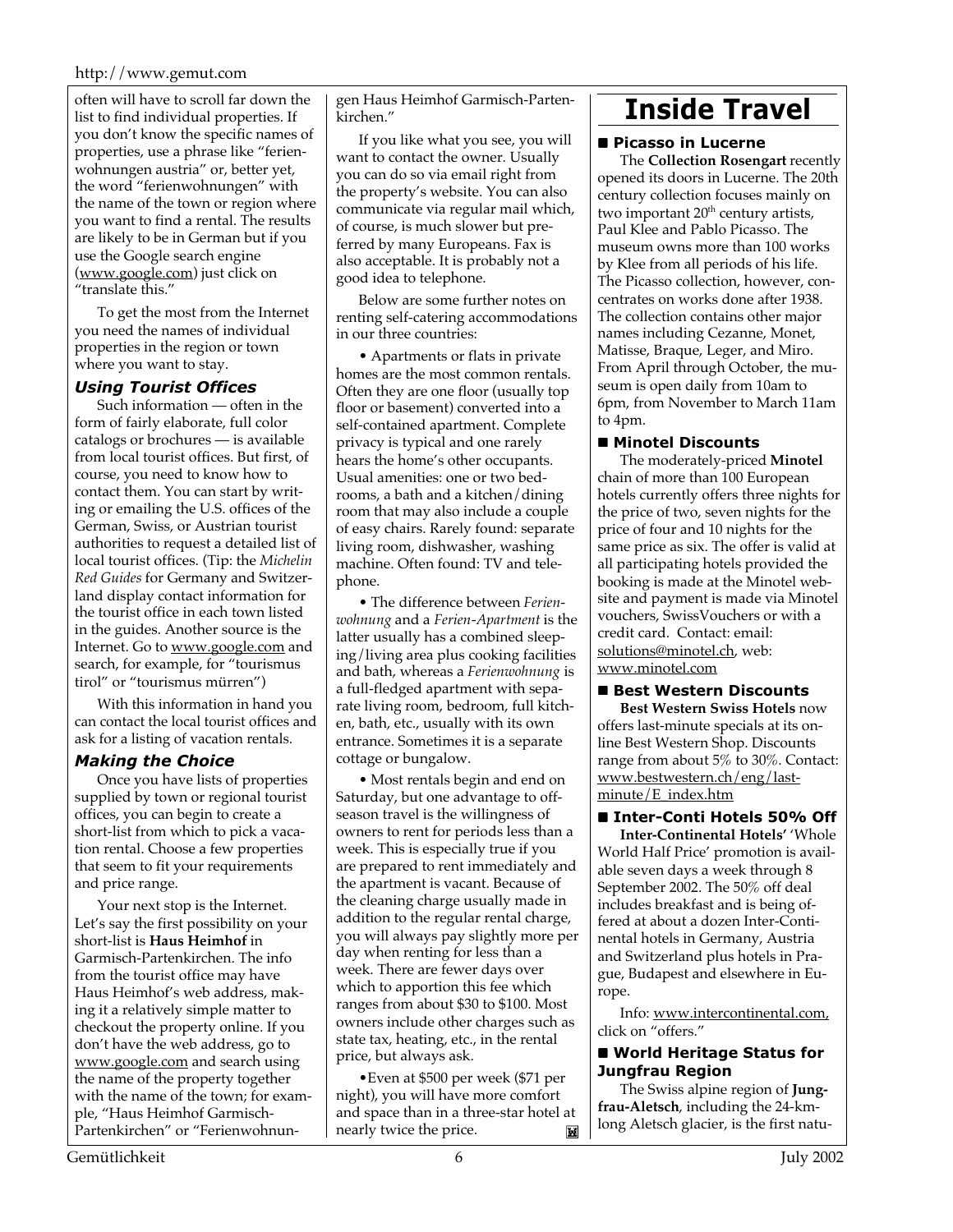ral area in the Alps to be awarded World Heritage status. The Jungfrau-Aletsch joins such World Heritage sites as Yellowstone National Park, the Serengeti, the Grand Canyon and the Great Barrier Reef. Info: www.weltnaturerbe.ch

## n **Swiss National Exhibition**

Switzerland's first **National Exhibition** since 1964 runs until October 20. For the first time, the exhibition is held not at a single venue, but spread out over a region, the Land of the Three Lakes. The event combines a lakeshore exhibition and floating platforms at Bienne, Morat, Neuchâtel, and Yverdon, along with a passenger ship for the Jura. Activities include concerts, shows, musical clubs, and "funparks." Rail and speedboats shuttle among the various venues. Event tickets are discounted with the purchase of a **Swiss Railpass** to \$31 for a one-day ticket and \$76 for a three-day pass. Children under 16 are free with a parent.

## ■ Reserve Panoramic Coaches

Several international trains connecting Switzerland with major European cities offer Swiss panoramic coaches with very large, curving windows. Seating on these panoramic cars can be requested when booking. Here are some routes and train numbers which offer these cars:

**Switzerland-Amsterdam:** Chur-Zürich-Basel-Frankfurt Airport-Cologne-Amsterdam, trains #2 and #3 (opposite direction); Interlaken Ost-Bern-Basel-Frankfurt Airport-Cologne-Amsterdam, trains #104 and \$105 (opposite direction).

**Switzerland-Vienna:** Basel-Zürich-Innsbruck-Salzburg-Vienna, trains #163 and #162 (opposite direction).

**Switzerland-Nice:** Basel-Lucerne-Lugano-Milan-Genova-Nice, trains #345 and #344 (opposite direction).

**Switzerland-Venice:** Zürich-Lugano-Milan-Verona-Venice, trains #355 and #354 (opposite direction).

Seats on these panoramic coaches can be reserved from the U.S. for \$11. In Europe the reservation charge is about \$3.

**n** Frequent Flyer Award Tips Exchanging frequent flyer miles to get an airline ticket can be tricky and frustrating. Tim Winship, a columnist for **Smarterliving.com**, says "award seats" generally come available in airline computer reservation systems 331 days prior to the flight, making that date the best opportunity to exchange your miles for tickets.

On the other hand, it is sometimes easier to book within two weeks of a desired flight because that is about the time unsold seats may be made available as award seats.

If you don't mind traveling on Christmas or Thanksgiving, Mr. Winship says that while award seats are tough to come by on dates near major holidays, they are often available on the holidays themselves.

And finally, he recommends Delta's *Award Travel Tips*, which each week lists city pairs with the most award availability over the next three months.

## ■ Factory Stores in Switzerland

Outlet stores have come to Switzerland. **Foxtown Factory Stores**, featuring some 140 international brand products, mainly clothing, are in operation at three Swiss locations: **Rumlang**, near the Zürich Airport; **Villeneuve** at the east end of Lac Léman, and **Mendrisio**, south of Lugano. A few of the labels sold are Adidas, Bally, Bottega Veneta, Diesel Irregular Outlet, Dolce & Gabbana, Esprit, Gucci Outlet, Hanro of Switzerland, Krizia Outlet, Nike, Oshkosh b' Gosh, Petit Bateau, Polo Ralph Lauren, PRADA, Reebok, Salvatore Ferragamo, Samsonite, St. George's-Missoni, North Face, Versace Company Store. Info: tel. +41/0848/828 888, email: info@foxtown.ch, web: www.foxtown.ch M

# **Readers' Forum** *Advocating Adelboden*

Allow me to recommend highly a town and hotel which my wife and I have visited which is truly a hidden treasure. The town is Adelboden in the Berner Oberland of Switzerland. It's up the valley from Frutigen. This town has great accommodations and a lovely main street. In the summer it is ideal for hiking at all levels of difficulty. It has numerous lifts, gondolas, cable cars and most natives speak English.

The hotel that we highly recommend is the **Huldi & Waldhaus** (tel. +41/033/731531). When we've stayed there we have rarely met any Americans. Most guests are British, French or Germans. The Gygax-Nikles family is the most accommodating host and the food is exquisite.

This town/hotel just hasn't been discovered by Americans. I would hope that *Gemütlichkeit* would check out the area and the hotel. But don't push it too hard — we don't want to lose our room in the Waldhaus where the best rooms are. Request the room that Burt and Karen Johnson use, they'll know! We were last there on 9-11-01. The compassion shown us was incredible! This is our most favorite place in the Alps.

> BURT AND KAREN JOHNSON EAST BERLIN, CT

## *Berlin Restaurants*

I just returned from a pleasant five nights in Berlin at the **Art Nouveau** with the Schlenzkas. It was a return visit to this lovely little hotel. I was in town to attend a conference at the Estrel Center which was about a 45-minute commute. The extra distance was worth the trouble.

Not all was rosy. On a chilly and rainy Sunday evening I wandered across the street to **Leibniz-Klause Restaurant** and ordered *Putenbrust Malaysia*. It was an o.k. meal as the weather was foul and the restaurant was close. The experience ended on a very sour note as I became sick a few hours later. On subsequent evenings I saw tour buses — a sure sign to stay away.

The Schlenzkas steered me to two new restaurants which I would rate as excellent values:

**Grüne Ente**, Dahlmannstr 20 (off the K'damm near Adenauer Platz), tel. 31 01 65 15

This charming restaurant serves nouveau German food in a modern and light fashion. The prices were very moderate and the "offen" wine was excellent

**Puvogel**, Pestalozzistr. 8 (north of Kantstr. near Schlutterstr.), tel 313 43 64